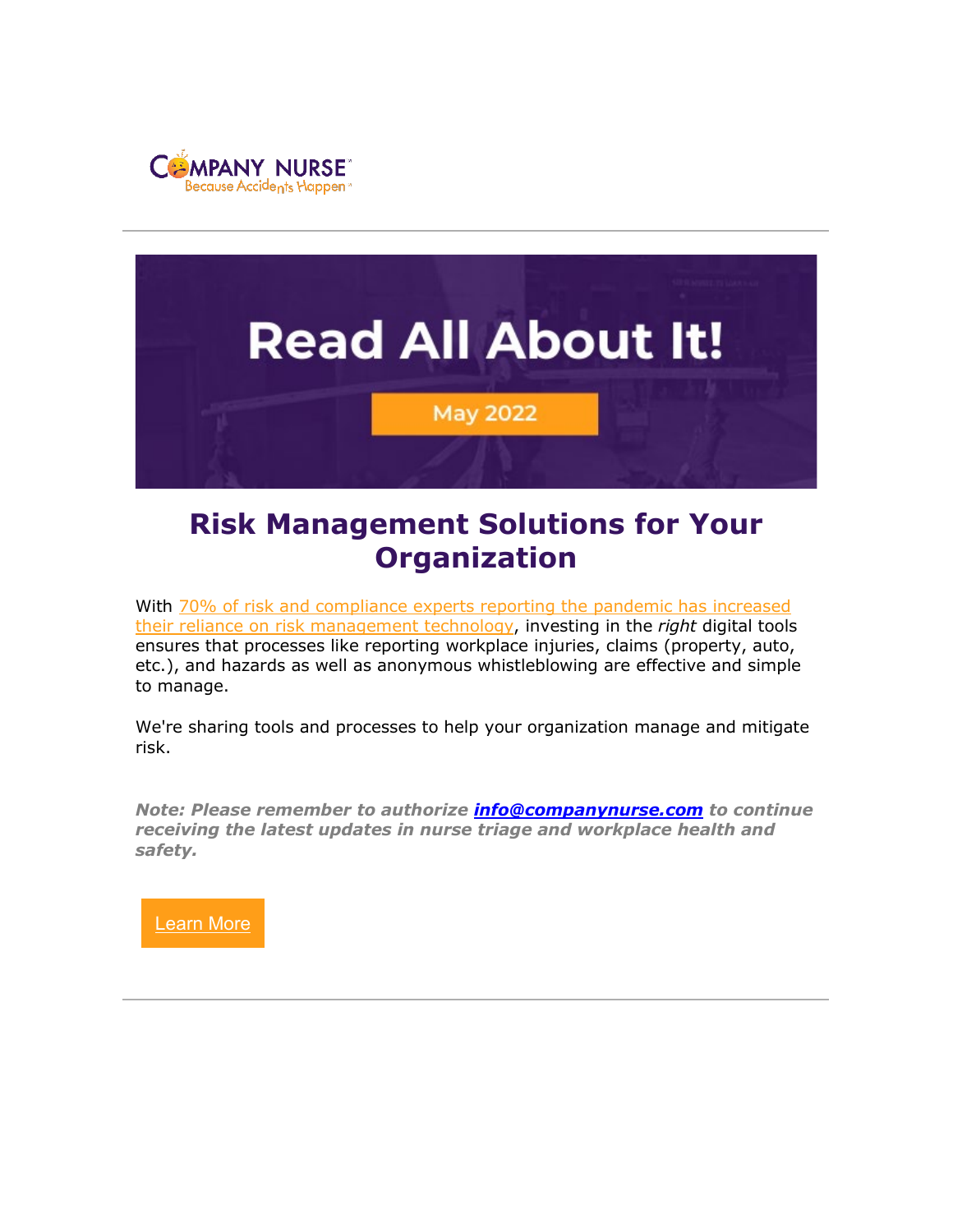## **[Risk Management](https://www.companynurse.com/2022/05/24/risk-management-reporting-technology/)  [Reporting Technology](https://www.companynurse.com/2022/05/24/risk-management-reporting-technology/)**

Lintelio Chief Growth Officer Debra Spamer shares the advantages of utilizing digital tools to help manage and mitigate risk and how these tools can be used to improve communication and processes. **Read the [article,](https://www.companynurse.com/2022/05/24/risk-management-reporting-technology/) here.**



[Read](https://www.companynurse.com/2022/05/24/risk-management-reporting-technology/) More

#### **Visit Us at PRIMA: Booth #415**

Visit with the Company Nurse and Lintelio team at PRIMA. We'll be at booth #415 to share our latest solutions, technology enhancements, and answer any of your questions! Feel free to stop by or reach out to **[mstabelfeldt@lintelio.com](mailto:mstabelfeldt@lintelio.com?subject=Visit%20Company%20Nurse%20and%20Lintelio%20at%20PRIMA)** or **[jbrigowatz@companynurse.com](mailto:jbrigowatz@companynurse.com?subject=Visit%20Company%20Nurse%20and%20Lintelio%20at%20PRIMA)** to book an appointment.



[Book](mailto:mstabelfeldt@lintelio.com?subject=Visit%20Company%20Nurse%20and%20Lintelio%20at%20PRIMA) Now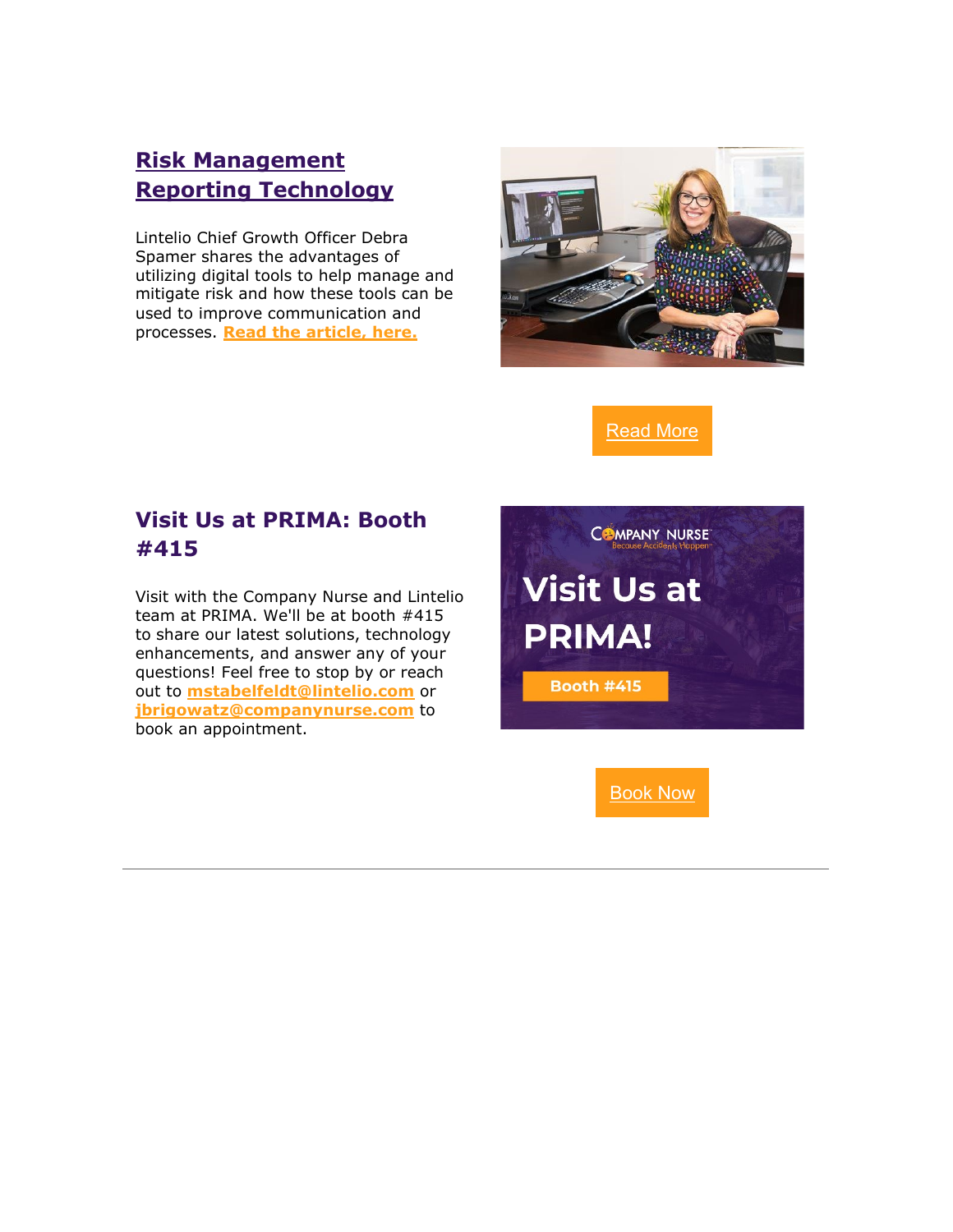## **[Paul Binsfeld Named to](https://www.companynurse.com/2022/04/04/company-nurse-founder-and-president-paul-binsfeld-named-to-prestigious-sun-devil-100-list-for-three-consecutive-years/)  [Prestigious Sun Devil 100](https://www.companynurse.com/2022/04/04/company-nurse-founder-and-president-paul-binsfeld-named-to-prestigious-sun-devil-100-list-for-three-consecutive-years/)  [List](https://www.companynurse.com/2022/04/04/company-nurse-founder-and-president-paul-binsfeld-named-to-prestigious-sun-devil-100-list-for-three-consecutive-years/)**

Paul Binsfeld, founder and president of Company Nurse, was named to the prestigious Sun Devil 100 Class of 2022. This is the third consecutive year that Binsfeld and Company Nurse have earned this distinction. **Read the [press](https://www.companynurse.com/2022/04/04/company-nurse-founder-and-president-paul-binsfeld-named-to-prestigious-sun-devil-100-list-for-three-consecutive-years/) [release,](https://www.companynurse.com/2022/04/04/company-nurse-founder-and-president-paul-binsfeld-named-to-prestigious-sun-devil-100-list-for-three-consecutive-years/) here.**



[Read](https://www.companynurse.com/2022/04/04/company-nurse-founder-and-president-paul-binsfeld-named-to-prestigious-sun-devil-100-list-for-three-consecutive-years/) More

#### **Injury Reporting and Admin with Lin**

Lin is Lintelio's digital virtual assistant, helping to further lessen the pain of workplace injuries. With Lin, employees can self-report workplace injuries, assist employees with FAQs, and schedule call backs from the Contact Center. And now, Lintelio has made it even easier to manage workplace injuries with our Admin Portal.

Email **[info@lintelio.com](mailto:info@lintelio.com?subject=Learn%20More%20About%20Lin!)** to learn more! [Learn](mailto:info@lintelio.com?subject=Learn%20More%20About%20Lintelio) More